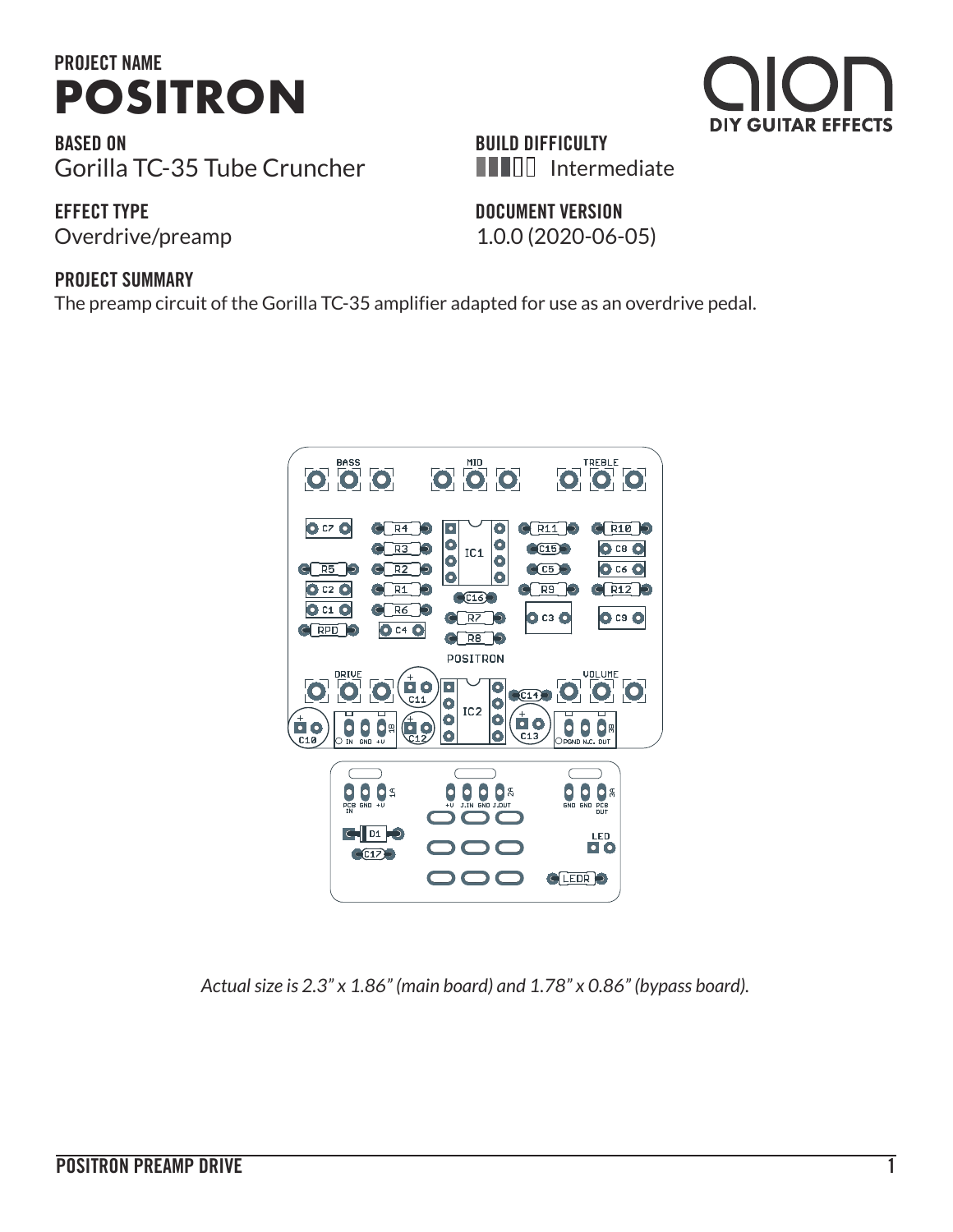### TABLE OF CONTENTS

- **1** Project Overview **7** Enclosure Layout
- **2** Introduction & Usage **8** Wiring Diagram
- **3-4** Parts List **9** Licensing
	-
	- **6** Drill Template

# INTRODUCTION

- 
- 
- 
- **5** Schematic **9** Document Revisions

The Positron Preamp Drive is an adaptation of the Gorilla TC-35 Tube Cruncher amplifier that first appeared in 1986. The Gorilla amps were solid-state combo amps aimed at the budget market. They were not terribly well-regarded in their day, but they caught the eye of Josh Homme from Queens of the Stone Age who cranked them for their unique overdrive tone.

Interestingly, there are no clipping diodes present, and so all of the overdrive comes from overloading the opamp. Typically this is an undesirable characteristic that is avoided, but in this circuit it works.

The Positron is an adaptation of the TC-35's preamp section. It's a direct clone of the circuitry based on factory schematics, running on the same voltage as the original, but meant to be used as a standalone drive pedal instead of a true preamp.

# USAGE

The Positron has the following controls:

- **Drive** controls the gain of the second op-amp stage. At higher levels, it pushes the op-amp into clipping.
- **Bass**, **Mid** and **Treble** form a 3-band Fender-style passive tonestack located after the drive stage.
- **Volume** controls the overall output of the effect.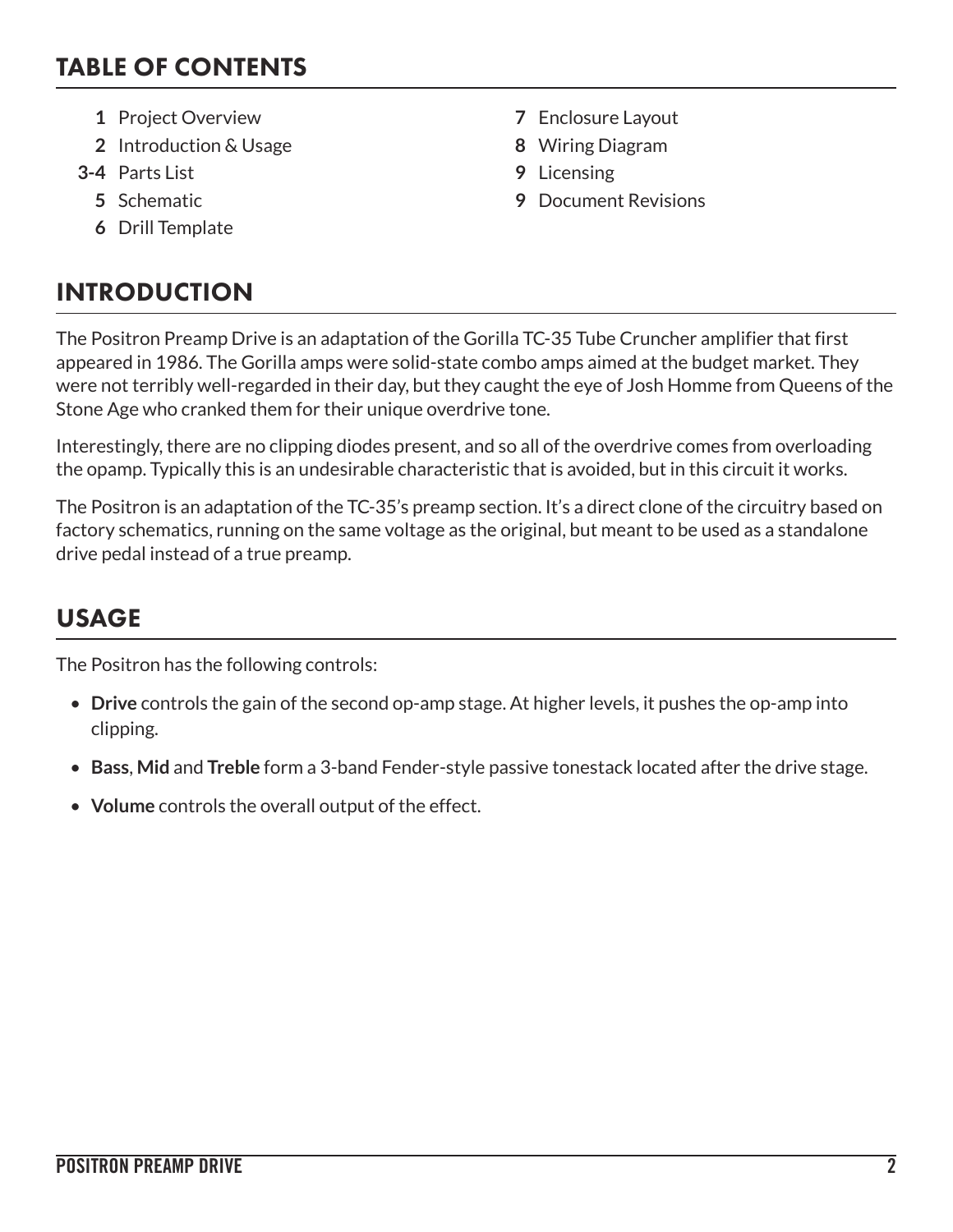### PARTS LIST

This parts list is also available in a spreadsheet format which can be imported directly into Mouser for easy parts ordering. Mouser doesn't carry all the parts (most notably potentiometers) so the second tab lists all the non-Mouser parts as well as sources for each.

#### [View parts list spreadsheet](https://docs.google.com/spreadsheets/d/1mvwXwzSzge-eOY5rerOWU4gCpjjEfWSgVA-Gb-BRLSg/edit?usp=sharing) →

| <b>PART</b>     | <b>VALUE</b>     | <b>TYPE</b>                   | <b>NOTES</b>                                                          |
|-----------------|------------------|-------------------------------|-----------------------------------------------------------------------|
| R1              | 33k              | Metal film resistor, 1/4W     |                                                                       |
| R2              | 330k             | Metal film resistor, 1/4W     |                                                                       |
| R <sub>3</sub>  | 10k              | Metal film resistor, 1/4W     |                                                                       |
| R4              | 10k              | Metal film resistor, 1/4W     |                                                                       |
| R <sub>5</sub>  | 2k7              | Metal film resistor, 1/4W     |                                                                       |
| R6              | 47k              | Metal film resistor, 1/4W     |                                                                       |
| R7              | 10k              | Metal film resistor, 1/4W     |                                                                       |
| R <sub>8</sub>  | 68R              | Metal film resistor, 1/4W     |                                                                       |
| R <sub>9</sub>  | 100k             | Metal film resistor, 1/4W     |                                                                       |
| R <sub>10</sub> | 10k              | Metal film resistor, 1/4W     |                                                                       |
| R11             | 820R             | Metal film resistor, 1/4W     |                                                                       |
| R <sub>12</sub> | 47k              | Metal film resistor, 1/4W     |                                                                       |
| <b>RPD</b>      | 2M2              | Metal film resistor, 1/4W     | Input pulldown resistor.                                              |
| <b>LEDR</b>     | 4k7              | Metal film resistor, 1/4W     | LED current-limiting resistor. Adjust value to change LED brightness. |
| C1              | 100 <sub>n</sub> | Film capacitor, 7.2 x 2.5mm   |                                                                       |
| C <sub>2</sub>  | 22n              | Film capacitor, 7.2 x 2.5mm   |                                                                       |
| C3              | 2.2uF            | Film capacitor, 7.2 x 5mm     |                                                                       |
| C4              | 10n              | Film capacitor, 7.2 x 2.5mm   |                                                                       |
| C <sub>5</sub>  | 220pF            | MLCC capacitor, NP0/C0G       |                                                                       |
| C <sub>6</sub>  | 2n2              | Film capacitor, 7.2 x 2.5mm   |                                                                       |
| C7              | 220 <sub>n</sub> | Film capacitor, 7.2 x 2.5mm   |                                                                       |
| C <sub>8</sub>  | 22n              | Film capacitor, 7.2 x 2.5mm   |                                                                       |
| C <sub>9</sub>  | 1uF              | Film capacitor, 7.2 x 3.5mm   |                                                                       |
| C10             | 100uF            | Electrolytic capacitor, 6.3mm | Power supply filter capacitor.                                        |
| C11             | 100uF            | Electrolytic capacitor, 6.3mm | Power supply filter capacitor.                                        |
| C12             | 10uF             | Electrolytic capacitor, 5mm   |                                                                       |
| C13             | 100uF            | Electrolytic capacitor, 6.3mm | Negative supply filter capacitor.                                     |
| C14             | 470 <sub>n</sub> | MLCC capacitor, X7R           | Negative supply filter capacitor.                                     |
| C15             | 10n              | MLCC capacitor, X7R           | IC1 positive supply filter capacitor.                                 |
| C16             | 10n              | MLCC capacitor, X7R           | IC1 negative supply filter capacitor.                                 |
| C17             | 100 <sub>n</sub> | MLCC capacitor, X7R           | Power supply filter capacitor.                                        |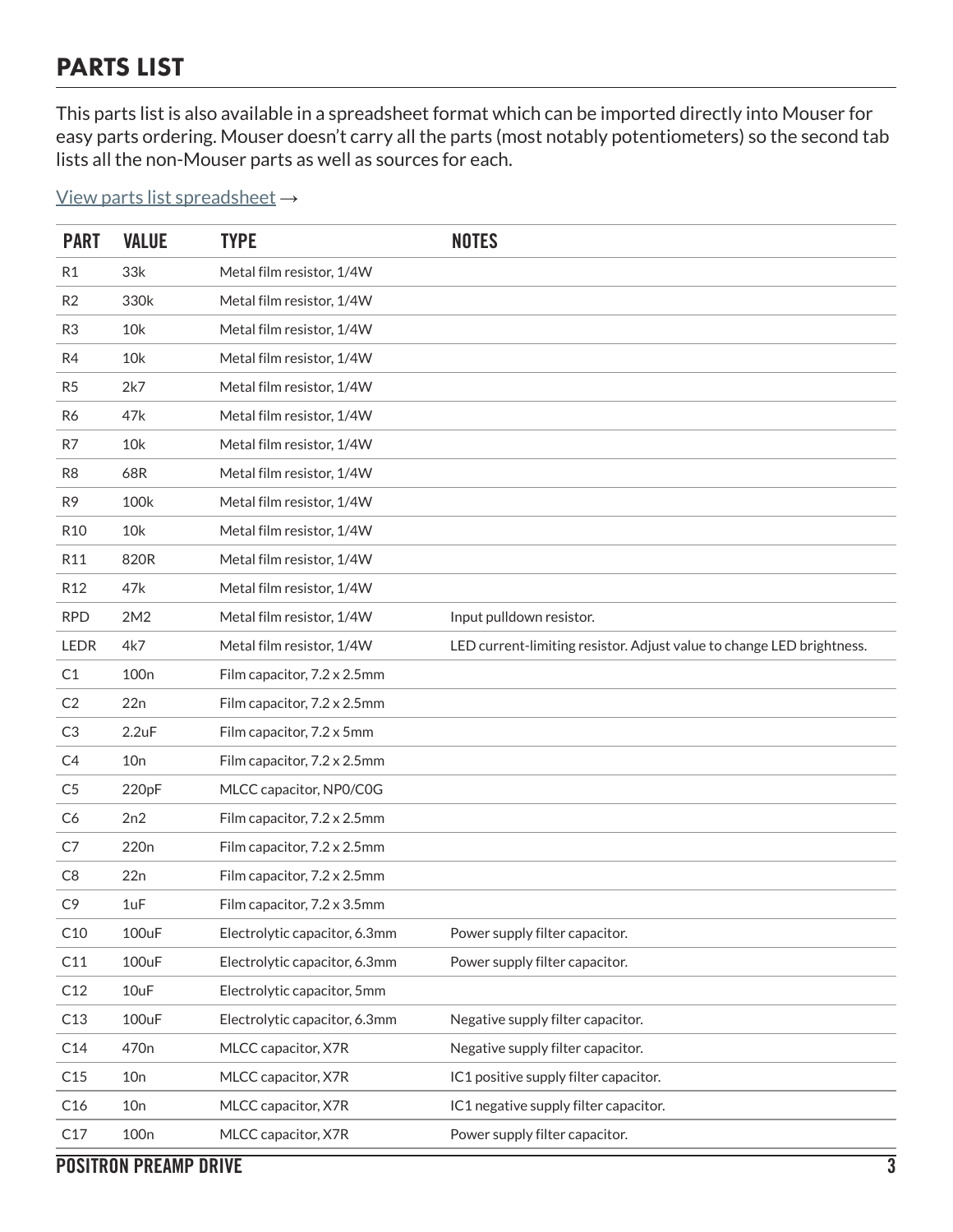# PARTS LIST, CONT.

| <b>PART</b>    | <b>VALUE</b>      | <b>TYPE</b>                      | <b>NOTES</b>                                                          |
|----------------|-------------------|----------------------------------|-----------------------------------------------------------------------|
| D <sub>1</sub> | 1N5817            | Schottky diode, DO-41            |                                                                       |
| IC1            | <b>JRC4558D</b>   | JFET, N-channel, TO-92 or SOT-23 |                                                                       |
| $IC1-S$        | DIP-8 socket      | IC socket, DIP-8                 |                                                                       |
| IC2            | TC1044SCPA        | JFET, N-channel, TO-92 or SOT-23 |                                                                       |
| $IC2-S$        | DIP-8 socket      | IC socket, DIP-8                 |                                                                       |
| <b>DRIVE</b>   | 25kB              | 16mm right-angle PCB mount pot   |                                                                       |
| <b>BASS</b>    | 50 <sub>k</sub> B | 16mm right-angle PCB mount pot   |                                                                       |
| <b>MID</b>     | 5kB               | 16mm right-angle PCB mount pot   |                                                                       |
| <b>TREBLE</b>  | 25kB              | 16mm right-angle PCB mount pot   |                                                                       |
| VOL.           | 1MB               | 16mm right-angle PCB mount pot   |                                                                       |
| <b>LED</b>     | 5 <sub>mm</sub>   | LED, 5mm, red diffused           |                                                                       |
| IN             | 1/4" stereo       | 1/4" phone jack, closed frame    | Switchcraft 112BX or equivalent.                                      |
| <b>OUT</b>     | $1/4$ " mono      | 1/4" phone jack, closed frame    | Switchcraft 111X or equivalent.                                       |
| DC             | 2.1 <sub>mm</sub> | DC jack, 2.1mm panel mount       | Mouser 163-4302-E or equivalent.                                      |
| <b>BATT</b>    | Battery snap      | 9V battery snap                  | Optional. Use the soft plastic type-the hard-shell type will not fit. |
| <b>FSW</b>     | 3PDT              | Stomp switch, 3PDT               |                                                                       |
| <b>ENC</b>     | 125B              | Enclosure, die-cast aluminum     | Can also use a Hammond 1590N1.                                        |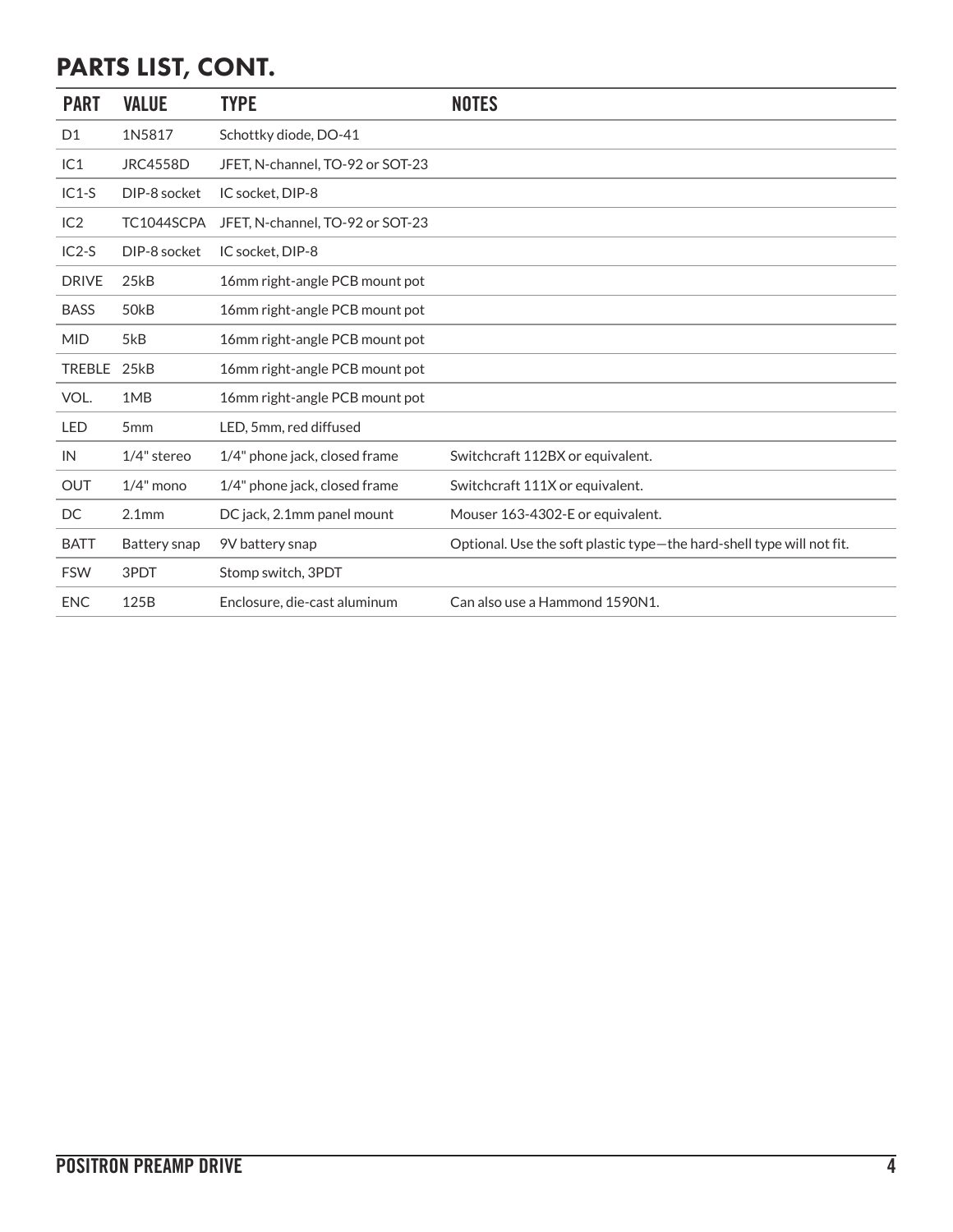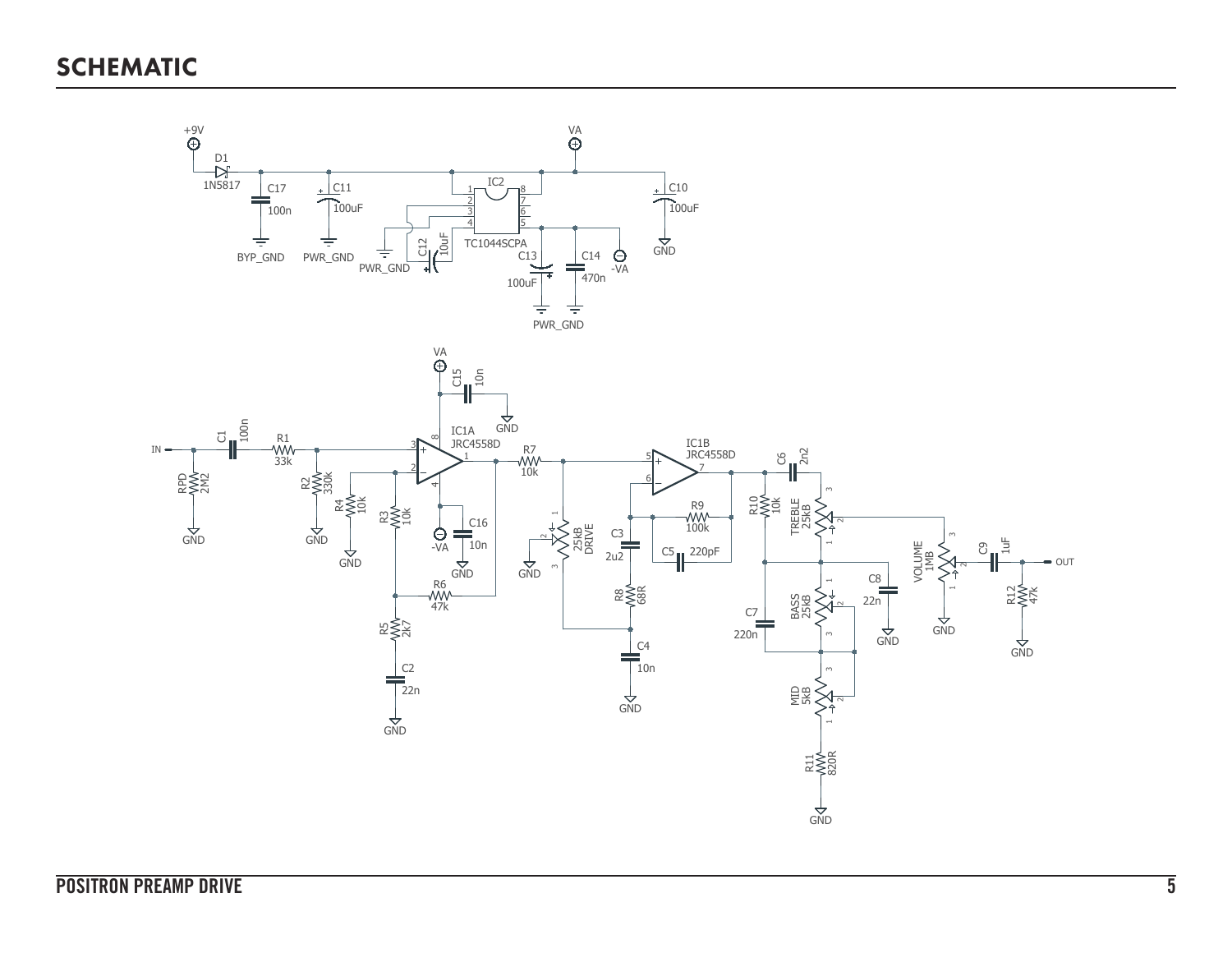### DRILL TEMPLATE

Cut out this drill template, fold the edges and tape it to the enclosure. Before drilling, it's recommended to first use a center punch for each of the holes to help guide the drill bit.

Ensure that this template is printed at 100% or "Actual Size". You can double-check this by measuring the scale on the printed page.

**Top jack layout** requires the use of closed-frame jacks like the **Switchcraft 111X**. Open-frame jacks will not fit in layouts with 5 or more knobs due to the placement of the DC jack.

**LED hole drill size** assumes the use of a [5mm LED bezel,](http://www.smallbear-electronics.mybigcommerce.com/bezel-5mm-chrome/) available from several parts suppliers. Adjust size accordingly if using something different, such as a 3mm bezel, a plastic bezel, or just a plain LED.

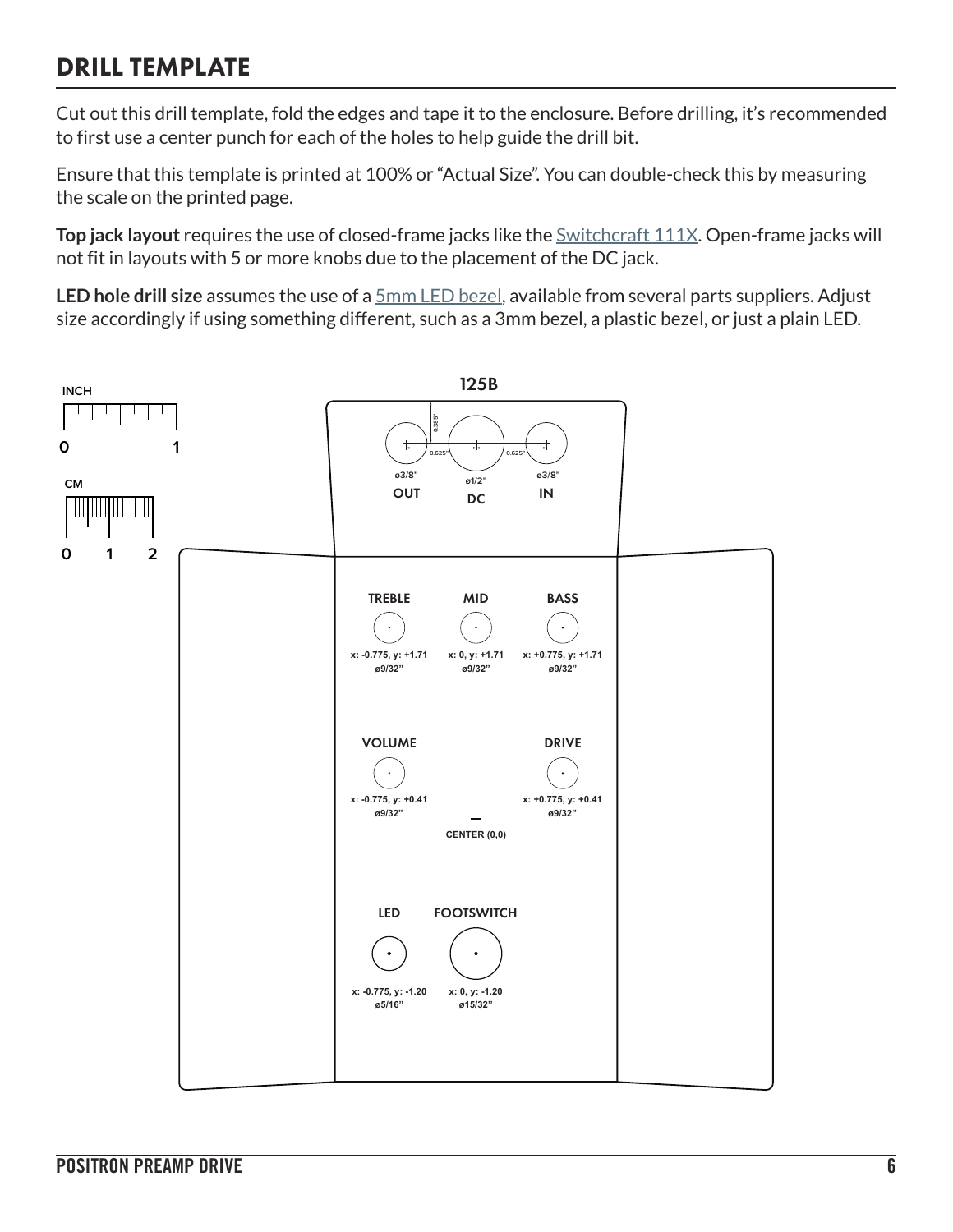# ENCLOSURE LAYOUT

Enclosure is shown without jacks. See next page for jack layout and wiring.

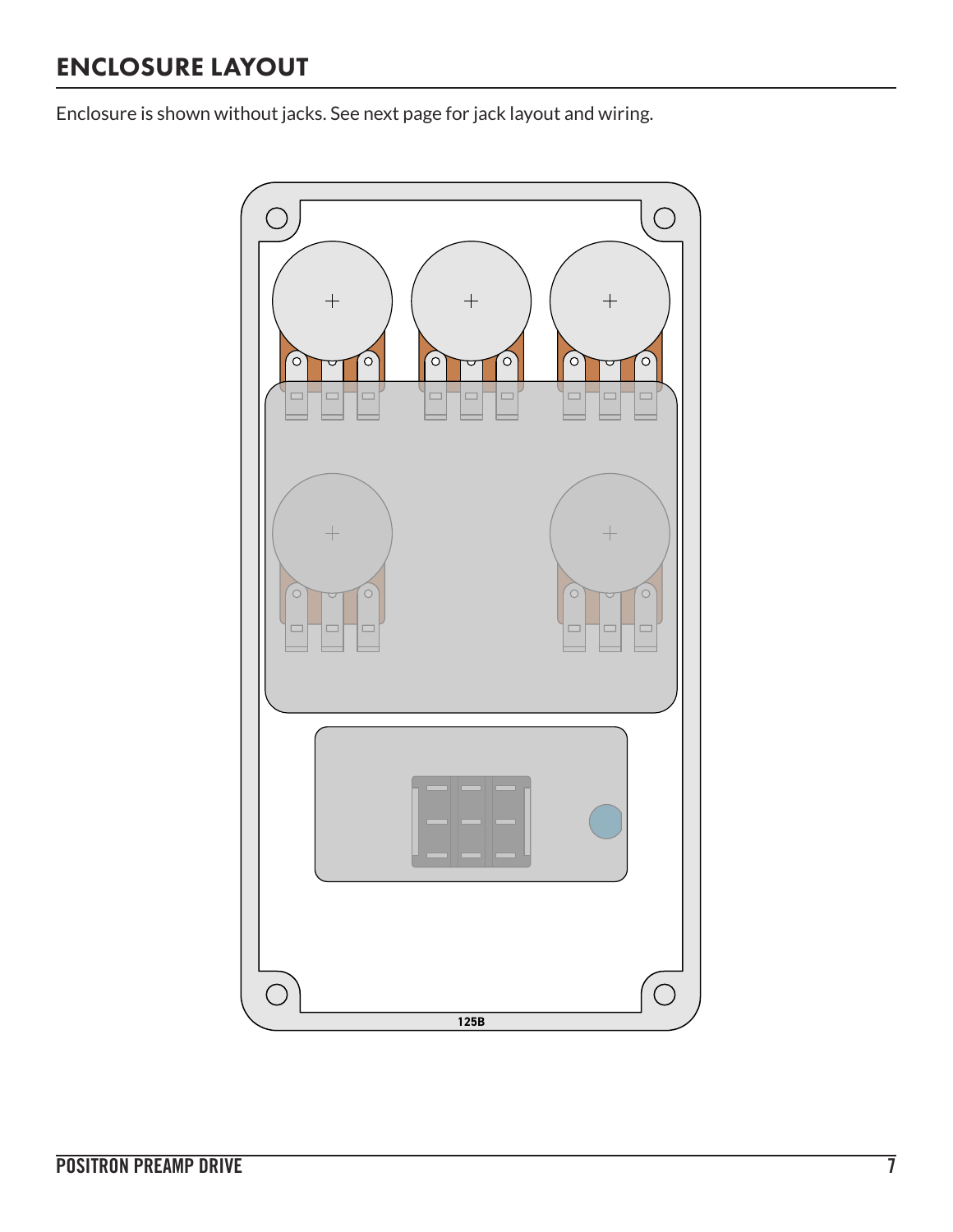

*Shown with optional 9V battery. If battery is omitted, both jacks can be mono rather than one being stereo. Leave the far-right lug of the DC jack unconnected.*